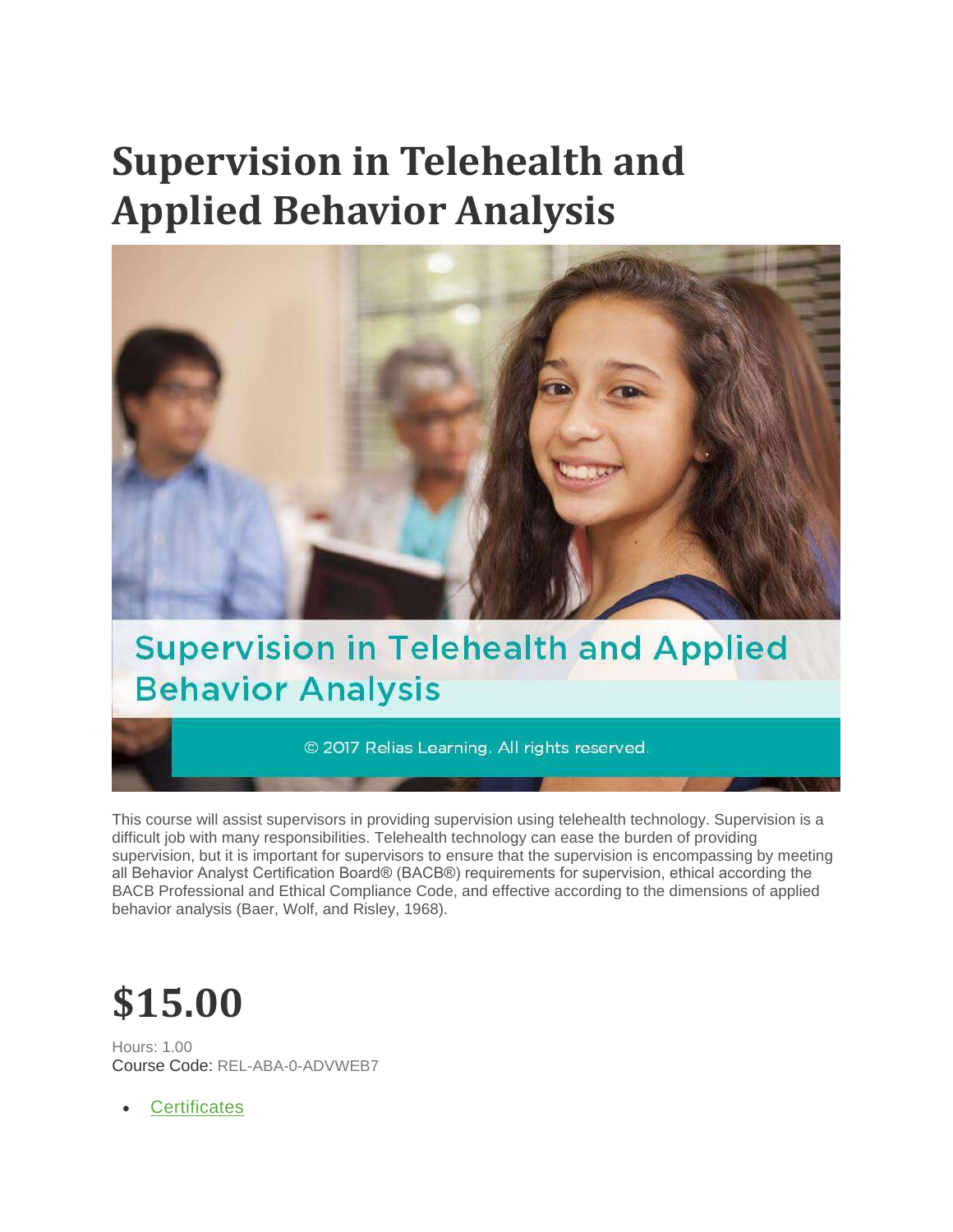### **[Course Details](https://reliasacademy.com/rls/store/browse/productDetailSingleSku.jsp?productId=c540553#details)**

## **Certificates**

#### **Certificates provided by accrediting body (1 Match)**

### Behavior Analyst Certification Board

### **1.0** HOURS

This course is designed to meet Type 2 Supervision CE requirements as outlined by the BACB.

# Course Details

**Course Code:** REL-ABA-0-ADVWEB7 **Hours:** 1 **Type:** Online Course **Content Expiration Date:** 12/31/2020

#### **Learning Objectives:**

Design supervision using telehealth technology addressing all BACB® requirements for supervision. Identify and address ethical concerns associated with the use of telehealth technology to ensure compliance with the BACB® Professional and Ethical Compliance Code

Design supervision using telehealth technology that is effective for meeting the purposes of supervision for different groups of supervisees.

#### **Outline:**

I. Advantages and Disadvantages of using telehealth technology for supervision a. Advantages i. Saves time and money 1. Reduces travel time 2. Reduces need for meeting space ii. Allows for impromptu or emergency supervision b. Disadvantages i. Equipment and encryption costs ii. May decrease personal nature of interaction II. Encompassing the BACB requirements a. Not different from in-person requirements b. Complete supervision requirements c. Complete supervisee requirements d. Provide supervision according to prescribed schedules e. Visit the BACB website (BACB.com) III. Ethical supervision via telehealth technology a. Professional and Ethical Compliance Code b. Confidentiality challenges i. Section 2.06 of the Ethical Code ii. Health Insurance Portability Accountability Act (HIPAA) compliance 1. Choosing the telehealth platform 2. Encryption; or 3. Not sharing PHI 4. HIPAA penalties 5. Recommend paying extra for encryption iii. Obtaining consent for supervision c. Responsibility challenges i. Section 5.0 of the Ethical Code – TOTAL responsibility ii. Section 5.03 – Supervisory delegation d. Section 5.04 – Designing effective supervision and training IV. Effective supervision via telehealth technology a. Dimensions of ABA (Baer, Wolf, and Risley,.1987) b. Effectiveness of tele-training (Parsons et al., 2012) c. Establish an effective relationship (Sellers et al., 2016) i. Effective communication (Does telehealth work for everyone?) ii. Address telehealth usage in supervision agreement iii. Make adjustments as necessary d. Ensure ability to observe and provide feedback e. Base supervision on ABA principles f. Design supervision on unique supervision needs i. Students 1. Supervised field experience 2. Practicum 3. Intensive practicum ii. RBT iii. BCaBA iv. Individualized needs (ADA requirements) g. Recommendations i. Don't rely solely on telehealth ii. Conduct periodic onsite observations at least once per month V. Jennifer uses Telehealth Technology for Effective Supervision (Example) VI. Summary and **Conclusion** 

#### **Instructor:** Bruce Davis, MS, PhD

Bruce Davis, Ph.D. is the Director of Behavioral and Psychological Services for the Tennessee Department of Intellectual and Developmental Disabilities (DIDD). He has 27 years of experience providing services to persons with intellectual disabilities and co-occurring behavioral health disorders. He is a Licensed Senior Psychological Examiner, a Licensed Professional Counselor, and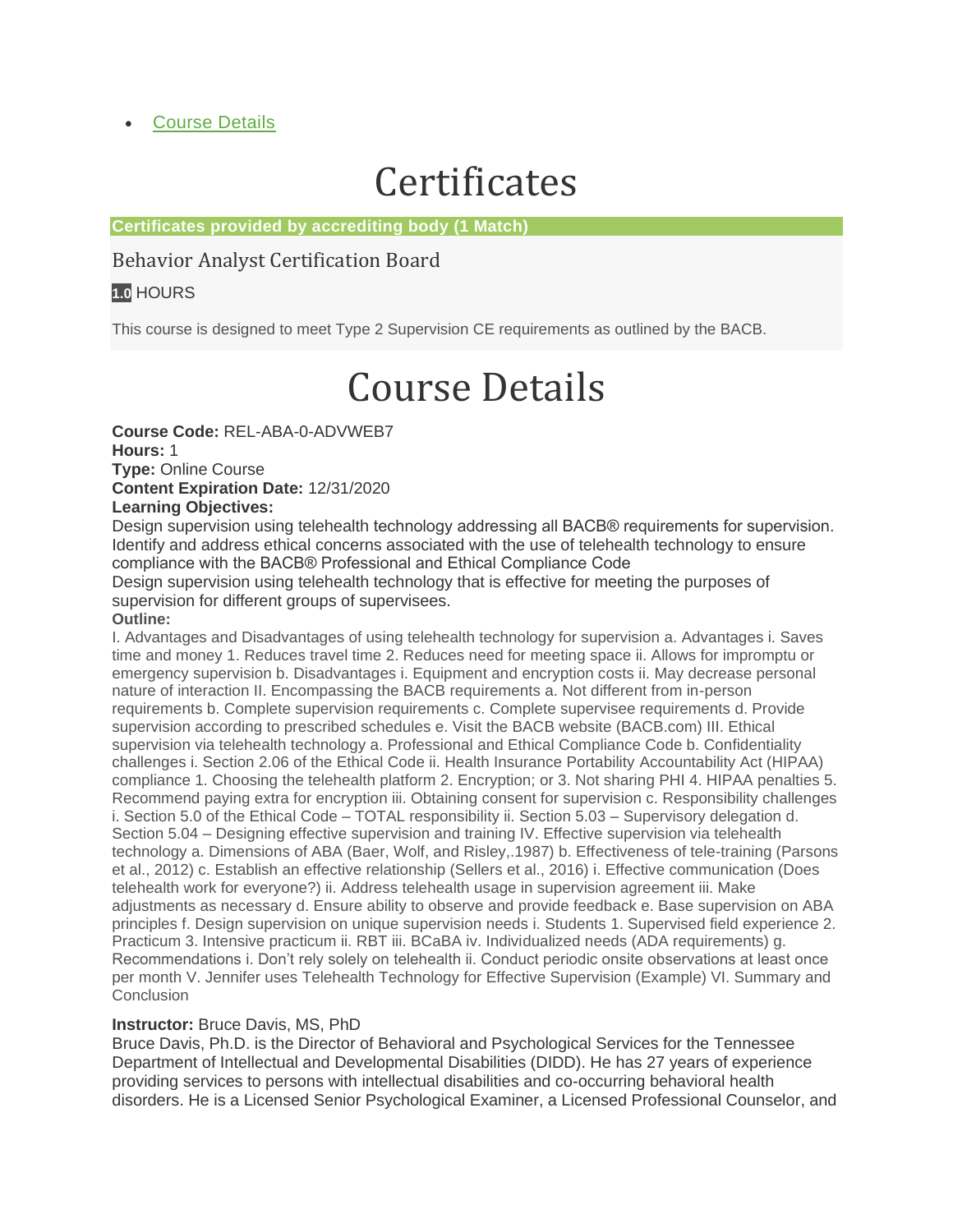a Board Certified Behavior Analyst. Dr. Davis has served as Regional Behavior Analysis Director for DIDD and was also Director of TN-START, a model crisis intervention program for persons with cooccurring disorders. He has also worked as an Assistant Professor in the Vanderbilt University Department of Psychiatry and directed the Behavioral Health and Intellectual Disabilities Clinic supported by the Merck Fund. Dr. Davis is a past President of the Tennessee Association for Behavior Analysis and served as President of TN-NADD (an association for persons with developmental disabilities and mental health needs) from 2005 to 2008 and 2011 to present. In the interim, he served as a TN-NADD Board Member and is an active member of the NADD organization. Disclosure: Bruce Davis, MS, PhD has declared that no conflict of interest, Relevant Financial Relationship or Relevant Non-Financial Relationship exists.

#### **Target Audience:**

The target audience for this course is: Behavioral Analyst; in the following settings: Intellectual Developmental Disabilities.

Relias will be transparent in disclosing if any commercial support, sponsorship or co-providership is present prior to the learner completing the course.

#### **Course Delivery Method and Format**

Asynchronous/Online Distance Learning; please see certificate details for specifics on delivery format.

Relias has a grievance policy in place to facilitate reports of dissatisfaction. Relias will make every effort to resolve each grievance in a mutually satisfactory manner. In order to report a complaint or grievance please [contact Relias.](https://reliasacademy.com/rls/store/global/supportForm.jsp)

If you require special accommodations to complete this module, please contact Relias Support by completing the web form [\(https://www.relias.com/help\)](https://www.relias.com/help) or by using the chat functionality.

All courses offered by Relias, LLC are developed from a foundation of diversity, inclusiveness, and a multicultural perspective. Knowledge, values and awareness related to cultural competency are infused throughout the course content.

Reference herein to any specific commercial product, process, or service by trade name, trademark, service mark, manufacturer or otherwise does not constitute or imply any endorsement,

recommendation, or favoring of, or affiliation with, Relias, LLC.

All characteristics and organizations referenced in the following training are fictional. Any resemblance to any actual organizations or persons living or dead, is purely coincidental.

To earn continuing education credit for this course you must achieve a passing score of 80% on the post-test and complete the course evaluation.

#### **Accommodations**

If you require special accommodations to complete this module, please contact Relias Customer Support [here.](https://reliasacademy.com/rls/store/customer-support)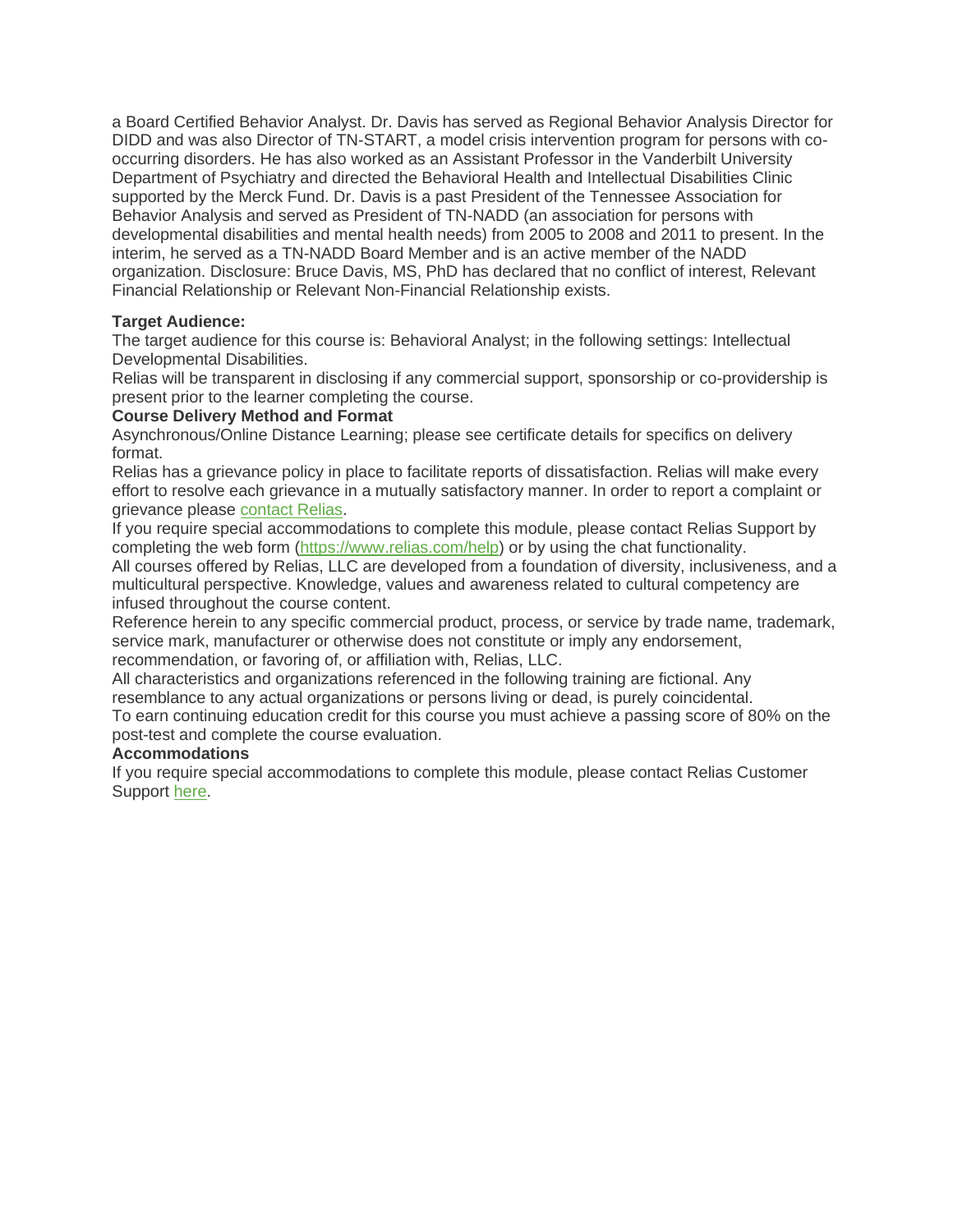

#### **I T ' S L I K E R E A D I N G I N Y O U R C A R . . . B U T S A F E R**

• [H O M E](https://www.abainsidetrack.com/)

PREVIOUS EPISODES

• GET CEUS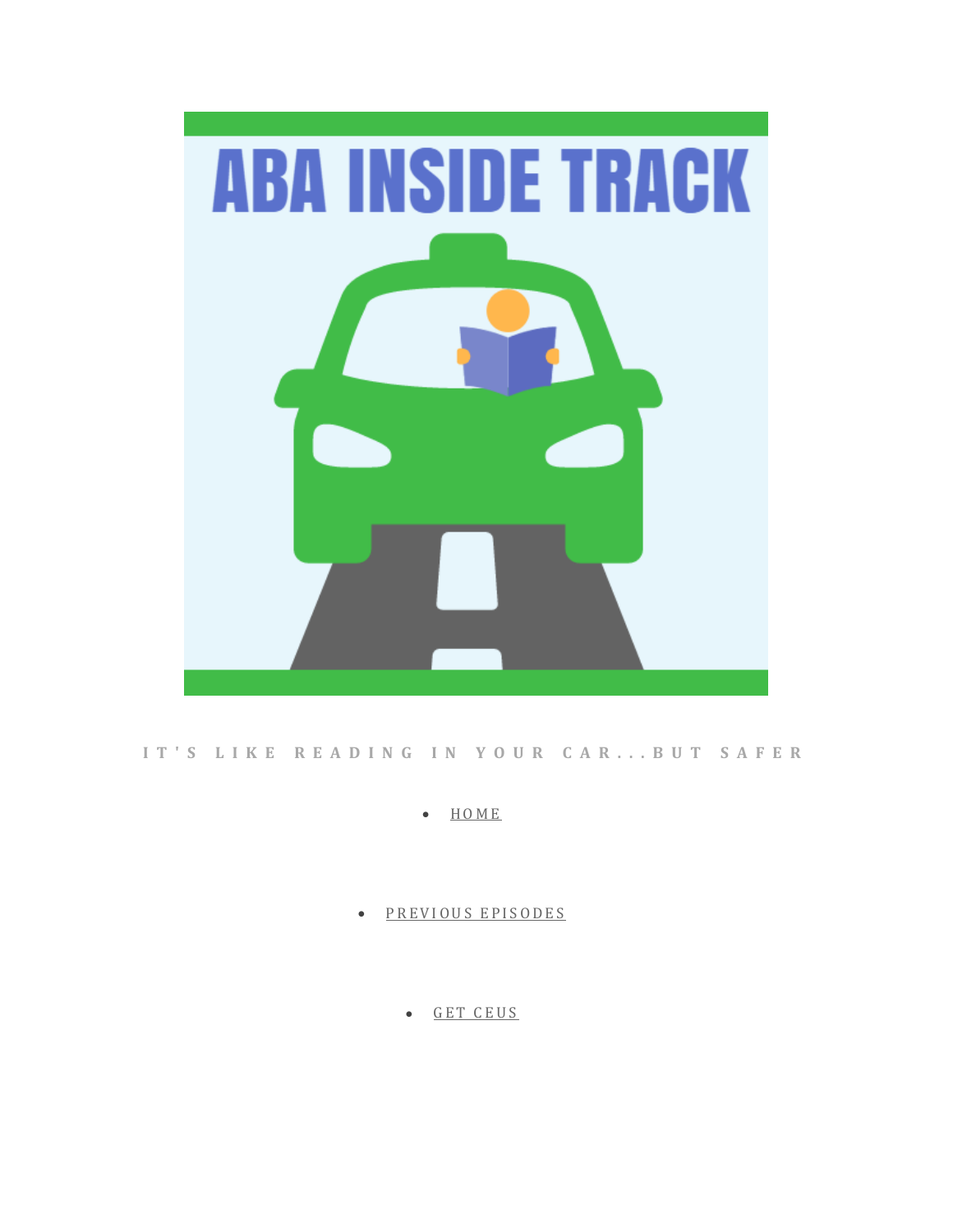

← [BACK TO GET CEUS](https://www.abainsidetrack.com/get-ceus)

# **Episode 88 - (ETHICS) The Ethics of Telehealth**

9.00

We all live in an interconnected, WiFi world. So shouldn't our work as behavior analysts be the same? Telehealth provides an exciting means to share our science at a distance; however, if we're not careful, who knows what ethical dilemmas using this technology might lead us into. Have no fear! Your pals at ABA Inside Track hit the books—well, research articles—to figure out some tactics for the ethical BCBA to follow instead.

### **Articles discussed this episode:**

[Peterson, S.M., Woodward, J., Crane, J,, & Garner, M. \(2009\). Teleconsultaiton in school](https://www.ncbi.nlm.nih.gov/pmc/articles/PMC2859801/pdf/i1998-1929-2-2-32.pdf)  [settings: Linking classroom teachers and behavior analysts through web-based technology.](https://www.ncbi.nlm.nih.gov/pmc/articles/PMC2859801/pdf/i1998-1929-2-2-32.pdf)  *[Behavior Analysis in Practice](https://www.ncbi.nlm.nih.gov/pmc/articles/PMC2859801/pdf/i1998-1929-2-2-32.pdf)*,*, 2*, 32-39. doi: 10.1007/BF03391746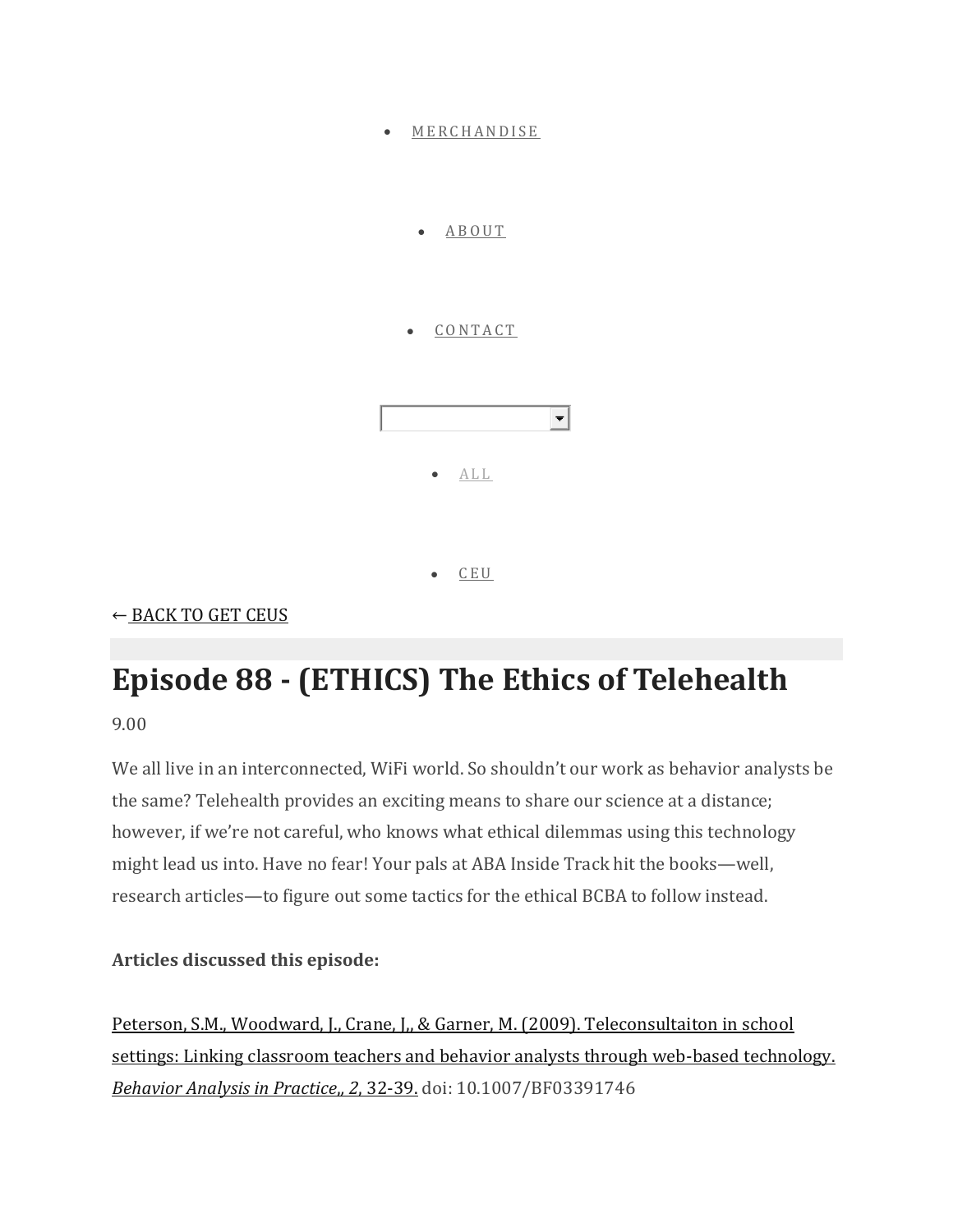[Machalicek, W., Lequia, J., Pinkelman, S., Knowles, C., Raulston, T., Davis, T., & Alresheed, F.](https://onlinelibrary.wiley.com/doi/abs/10.1002/bin.1450)  [\(2016\). Behavioral teleheatlh consultation with families of children with autism spectrum](https://onlinelibrary.wiley.com/doi/abs/10.1002/bin.1450)  disorder. *[Behavioral Interventions, 31](https://onlinelibrary.wiley.com/doi/abs/10.1002/bin.1450)*, 223-250. doi: 10.1002/bin.1450

[Kaplan, B. & Litewka, S. \(2008\). Ethical challenges of telemedicine and telehealth.](https://www.cambridge.org/core/journals/cambridge-quarterly-of-healthcare-ethics/article/ethical-challenges-of-telemedicine-and-telehealth/5D777B4EDE6E97934FB4B442F9CE0B33)  *[Cambridge Quarterly of Healthcare Ethics, 17](https://www.cambridge.org/core/journals/cambridge-quarterly-of-healthcare-ethics/article/ethical-challenges-of-telemedicine-and-telehealth/5D777B4EDE6E97934FB4B442F9CE0B33)*, 401-416. doi: 10.1017/S0963180108080535

[Hall, J.L. & McGraw, D. \(2014\). For telehealth to succeed, privacy and security risks must be](https://www.healthaffairs.org/doi/pdf/10.1377/hlthaff.2013.0997)  [identified and addressed.](https://www.healthaffairs.org/doi/pdf/10.1377/hlthaff.2013.0997) *Health Affairs, 33*, 216-221. doi: 10.1377/hlthaff.2013.0997

If you're interested in ordering CEs for listening to this episode, clic[k here](https://www.abainsidetrack.com/get-ceus/episode-88-ethics-of-telehealth) to go to the store page. You'll need to enter your name, BCBA #, and the two episode secret code words to complete the purchase. Email us at [abainsidetrack@gmail.com](mailto:abainsidetrack@gmail.com) for further assistance.

**ADD TO CART**

### **Fundamentals of Telehealth in ABA**

*1 Ethics CEU, 50 minutes* Cost: \$25 **Registration: <https://forms.gle/xqTKgwaTa2pAAkWEA>**

**Instructions:** Upon completing the registration form, you will receive an invoice for \$25 and an invitation to access the video via email within 48 hours of completing the form; you will have access to the video for 48 hours after the invitation is sent. After watching the video, you will need to submit this post-video form to receive your CEU certificate: **<https://forms.gle/jaEhrMuUmndxMi8c7>**

**Abstract:** The Centers for Disease Control (CDC) increased their estimate of the prevalence of autism spectrum disorder (ASD) to 1 in 59 children, and the CDC recognizes Applied Behavior Analysis (ABA) as a notable treatment for ASD. However, many individuals do not receive intensive behavioral treatment due to limitations in healthcare reimbursement and an insufficient number of licensed or credentialed behavior analysts. These barriers to treatment are compounded for those living in rural areas. In response, a growing number of clinicians and researchers across fields are interested in a telehealth model of service delivery as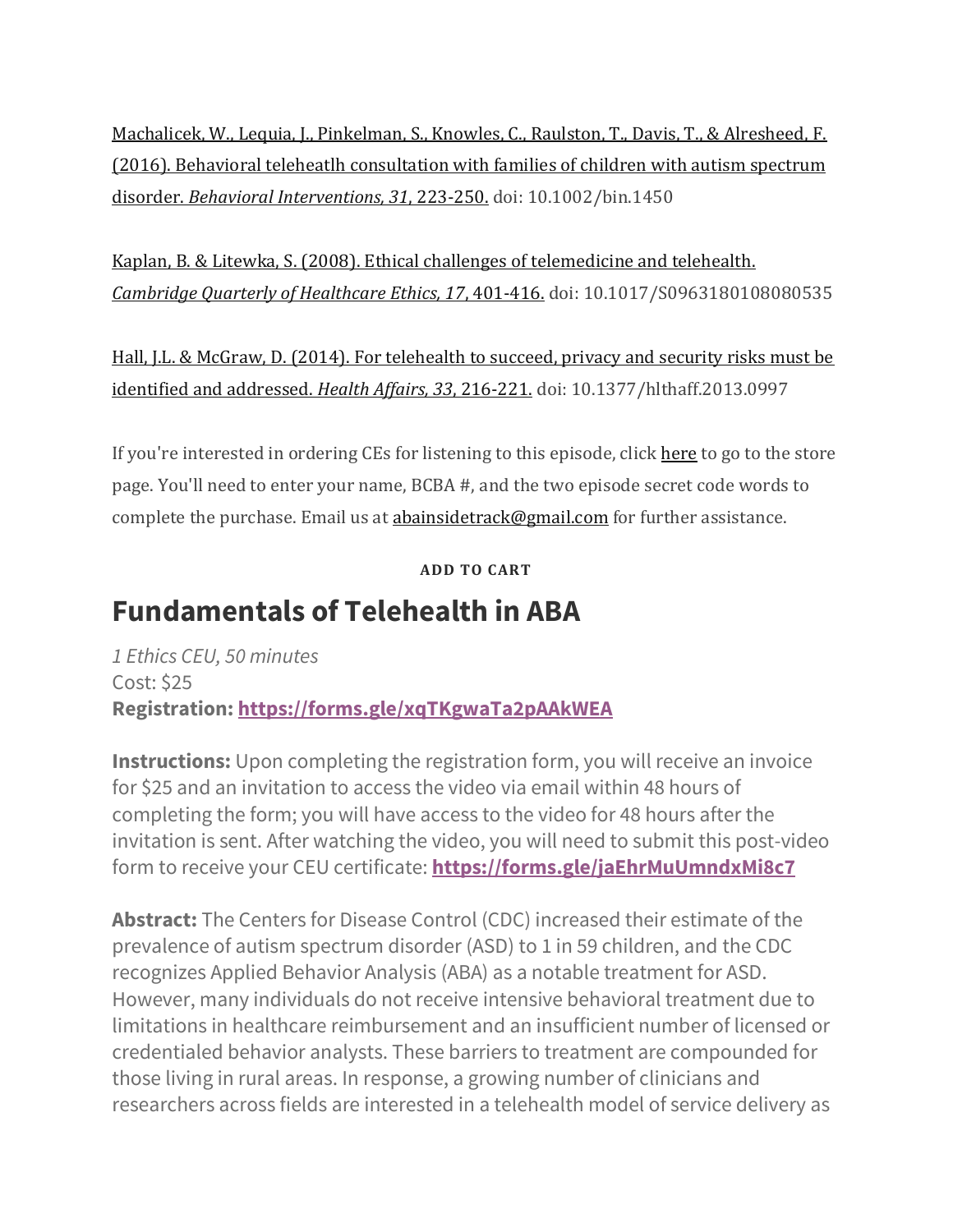a means to increase access to treatment. First, we reviewed therapeutic practices and areas of research to learn about current applications of telehealth for individuals with ASD. Second, we explored technological considerations for rendering services to families locally, rurally, or abroad. Last, we discussed compliance with guidelines and laws, protecting client health information, and ensuring ethical practice of ABA.

# **Session 26: Wendy Machalicek Discusses Telemedicine and ABA**

I sometimes joke around with folks that we Behavior Analysts are perhaps the only people who think nothing of driving one hour to do two hours of work. While that's a little bit of an exaggeration, I find that it's not entirely off the mark either. Obviously there are only so many hours in the day, and from both a clinical and financial perspective, these practices lead to a lot of waste.

### **What if there was a way to leverage existing technologies to reduce travel-related barriers to providing clinical services?**

Well, it turns out that the answer to this question already exists, and other helping professions have been using technology to both expand services and operate more efficiently.

In episode 26 of The Behavioral Observations Podcast, I chat with Dr. Wendy Machalicek, BCBA-D, who is an Associate Professor of Special Education at The University of Oregon, about using technology to provide behavior analytic services to families in rural areas. This practice goes by a few different names, but is often referred to as Telemedicine or Telehealth.

Wendy discusses some of her research in this area as well as walks us through how to conceptualize the use of technology in our own work. You can listen to our conversation right here:

So does that mean you can fire up Skype and start consulting with clients?

Not so fast… as I learned from this conversation there are tons of technical and ethical details that have the potential to be inadvertently overlooked, including things like encryption of data, consent/assent in terms of working with adults, privacy/confidentiality of anyone who can view/hear the client-analyst exchanges, etc...

Wendy also the **[behavior-analytic, "scene," in Oregon](http://www.oraba.org/)** and provided some helpful advice for newbies to the field (though I found her thoughts helpful for older practitioners like myself too!).

### **We covered a lot in this episode, so here are some links of the things that were mentioned:**